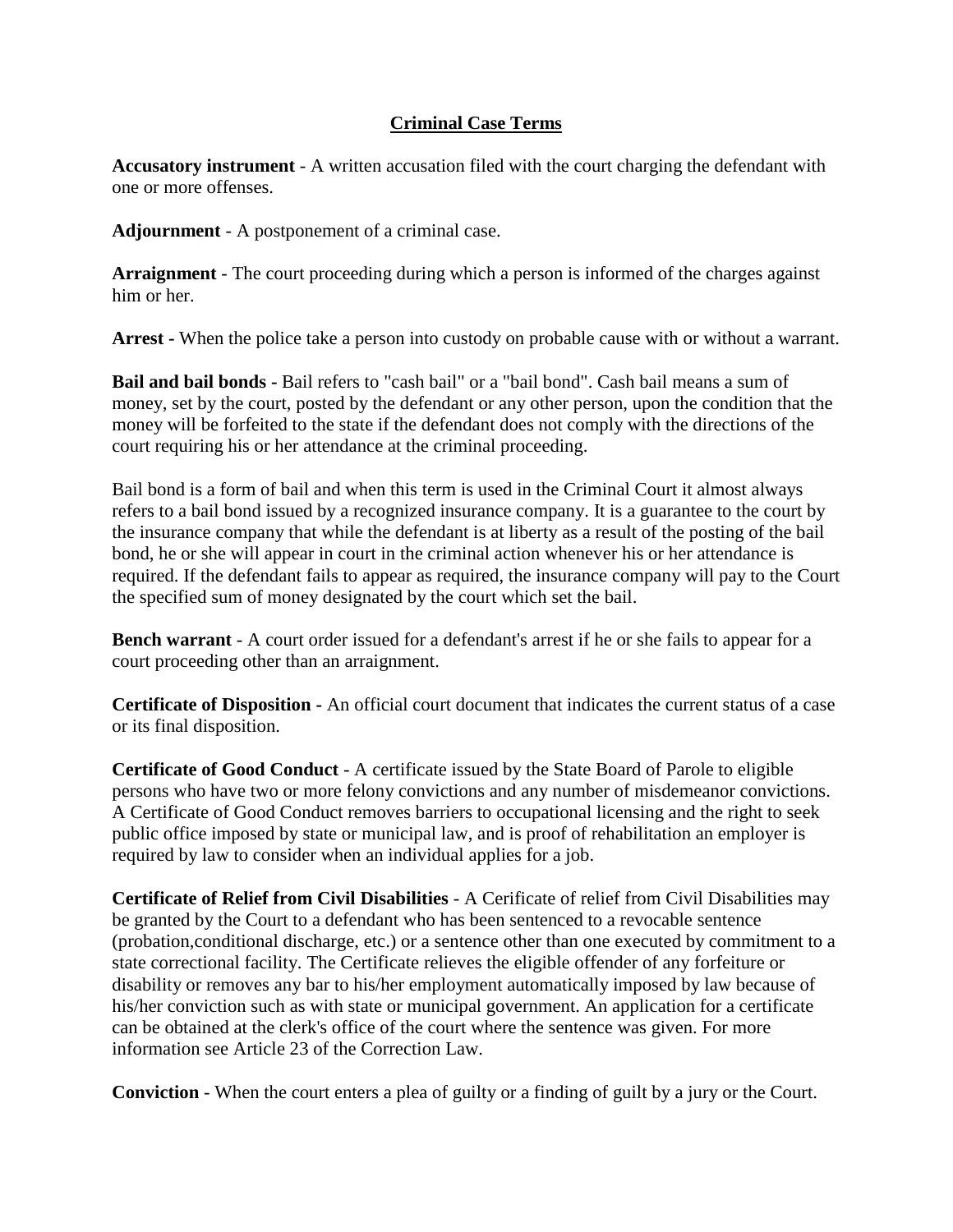**Crime Victim Assistance Fee** - A \$5.00 fee imposed upon conviction of a felony, misdemeanor, or violation.

**Defendant** - A person or corporation charged with committing an offense.

**Desk Appearance Ticket** (DAT) - A written notice given by a police officer to a person arrested, requiring him/her to appear in court at a later date for arraignment.

**Discovery** - A legal process by which lawyers are entitled to find out information from their adversary in a pending case.

**Evidence** -Testimony and exhibits introduced at a hearing or a trial.

**Exhibits -** Physical evidence introduced at a hearing or trial.

**Felony** - An offense for which a sentence to a term of imprisonment in excess of one year may be imposed. For the purpose of sentence, felonies are divided into five categories or classes: A, B, C, D and E felonies. Class A felonies are divided into two sub-categories: A-I and A-II felonies. Class A felonies carry the longest jail sentences and class E felonies carry the shortest jail sentences for felony cases. Jail sentences for misdemeanor and violations or infractions are even shorter.

**Fine -** A sentence that requires the payment of money to the court.

**Fingerprints -** Reproductions of unique finger marks, which are used to identify people.

**Grand Jury** - A group of citizens who decide whether the prosecutor has enough evidence to pursue felony (and perhaps also misdemeanor) charges against a person.

**Hearing** - A court proceeding where testimony is given, exhibits are reviewed, and/or legal arguments are made to help a judge decide an issue in a case.

**Indictment -** A document that contains the felony (and perhaps also misdemeanor) charges that were voted by the grand jury.

**Indigent** - A person found by the court to be unable to afford to hire a lawyer or otherwise meet the expense of defending a criminal matter. If the defendant is determined to be indigent, a defense counsel is appointed by the court.

**Jurisdiction** - The power to hear and determine a case.

**Mandatory Surcharge** - A fee that is imposed upon a defendant when he/she has been convicted of an offense. It is separate and distinct from any fine which the court may have imposed.